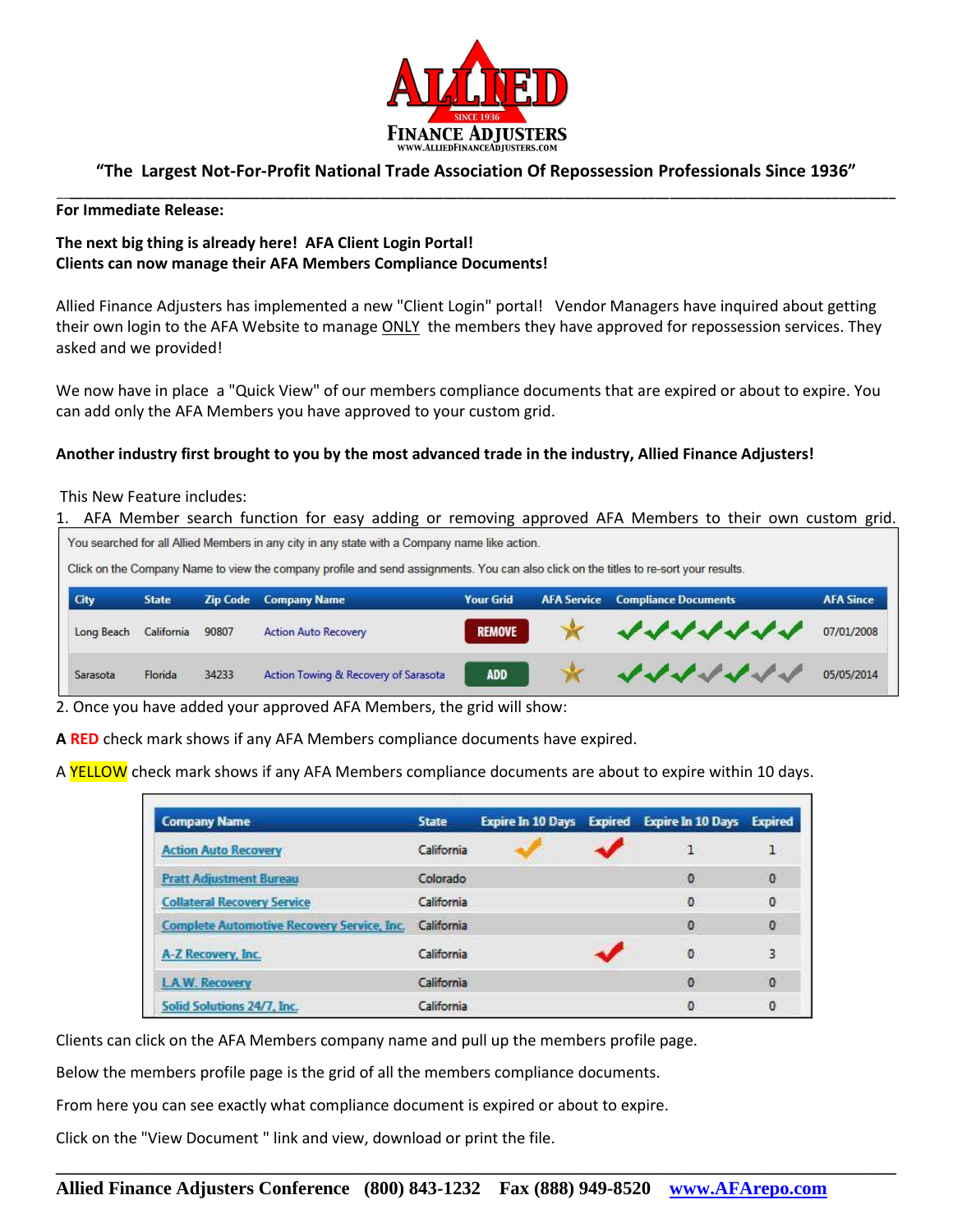

**"The Largest Not-For-Profit National Trade Association Of Repossession Professionals Since 1936"** \_\_**\_\_\_\_\_\_\_\_\_\_\_\_\_\_\_\_\_\_\_\_\_\_\_\_\_\_\_\_\_\_\_\_\_\_\_\_\_\_\_\_\_\_\_\_\_\_\_\_\_\_\_\_\_\_\_\_\_\_\_\_\_\_\_\_\_\_\_\_\_\_\_\_\_\_\_\_\_\_\_\_\_\_\_\_\_\_\_\_\_\_\_\_\_\_\_\_\_\_\_\_\_\_\_\_\_\_\_\_\_\_\_\_\_\_\_\_\_**

3. From the grid they can access the AFA Members profile page, Showing what documents have expired.

| <b>LOS ANGELES, CALIFORNIA</b> | <b>SEND ASSIGNMENT</b>                            | <b>PRINT MEMBER'S PROFILE</b> |
|--------------------------------|---------------------------------------------------|-------------------------------|
| <b>Company Name:</b>           | <b>Action Auto Recovery</b>                       |                               |
| Member:                        | <b>Chuck Cowherd</b>                              |                               |
| <b>Allied Member Since:</b>    | 07/01/2008                                        |                               |
| Allied Member ID#:             | 344                                               |                               |
| License #:                     | RA 641, RAQ 100792, RAE 507112, PI 27784          |                               |
| <b>Physical Address:</b>       | 3860 Cherry Ave., Long Beach, California 90807    |                               |
| <b>Mailing Address:</b>        | 2436 E. 4th St. #84, Long Beach, California 90814 |                               |
| <b>Tel No:</b>                 | 562-989-1300                                      |                               |
| Fax No:                        | 562-989-1414                                      | Action Auto Recov             |
| <b>Toll Free No:</b>           | 800-421-5528                                      |                               |
| Email:                         | skip@repobiz.com                                  |                               |
| Website:                       | www.repobiz.com                                   |                               |

| <b>Document</b>        | <b>Document Name</b>          | <b>Expire In 10 Days</b> | <b>Expiration Date</b> | <b>Expired</b> |                      |
|------------------------|-------------------------------|--------------------------|------------------------|----------------|----------------------|
| <b>AFA Bond</b>        | \$1,000,000                   |                          | 12/31/2015             |                | <b>View Document</b> |
| <b>AFA Certificate</b> | Of Membership                 |                          | 12/31/2015             |                | <b>View Document</b> |
| <b>Certifications</b>  | CALR                          |                          | 12/31/2015             |                | <b>View Document</b> |
| <b>Certifications</b>  | CRA - Chuck C.                |                          |                        |                | <b>View Document</b> |
| Certifications         | <b>CRA - Terri Stocks</b>     |                          |                        |                | <b>View Document</b> |
| Certifications         | <b>SCRS</b>                   |                          |                        |                | <b>View Document</b> |
| <b>CFPB Training</b>   | <b>CFPB Training</b>          |                          |                        |                | <b>View Document</b> |
| Insurance              | American Alternative          |                          | 03/18/2016             |                | <b>View Document</b> |
| Licenses               | <b>City Business Licenses</b> |                          | 11/01/2015             |                | <b>View Document</b> |
| <b>Licenses</b>        | PI Licenses                   |                          | 03/31/2016             |                | <b>View Document</b> |
| Licenses               | RAQ - 101074                  |                          | 11/30/2014             |                | <b>View Document</b> |
| Licenses               | <b>RAQ Chuck</b>              |                          | 12/31/2016             |                | <b>View Document</b> |
| <b>Licenses</b>        | RA-641                        |                          | 01/31/2017             |                | <b>View Document</b> |
| Workers Comp.          | State Fund                    |                          | 06/05/2015             |                | <b>View Document</b> |
|                        |                               |                          |                        |                |                      |

**\_\_\_\_\_\_\_\_\_\_\_\_\_\_\_\_\_\_\_\_\_\_\_\_\_\_\_\_\_\_\_\_\_\_\_\_\_\_\_\_\_\_\_\_\_\_\_\_\_\_\_\_\_\_\_\_\_\_\_\_\_\_\_\_\_\_\_\_\_\_\_\_\_\_\_\_\_\_\_\_\_\_\_\_\_\_\_\_\_\_**